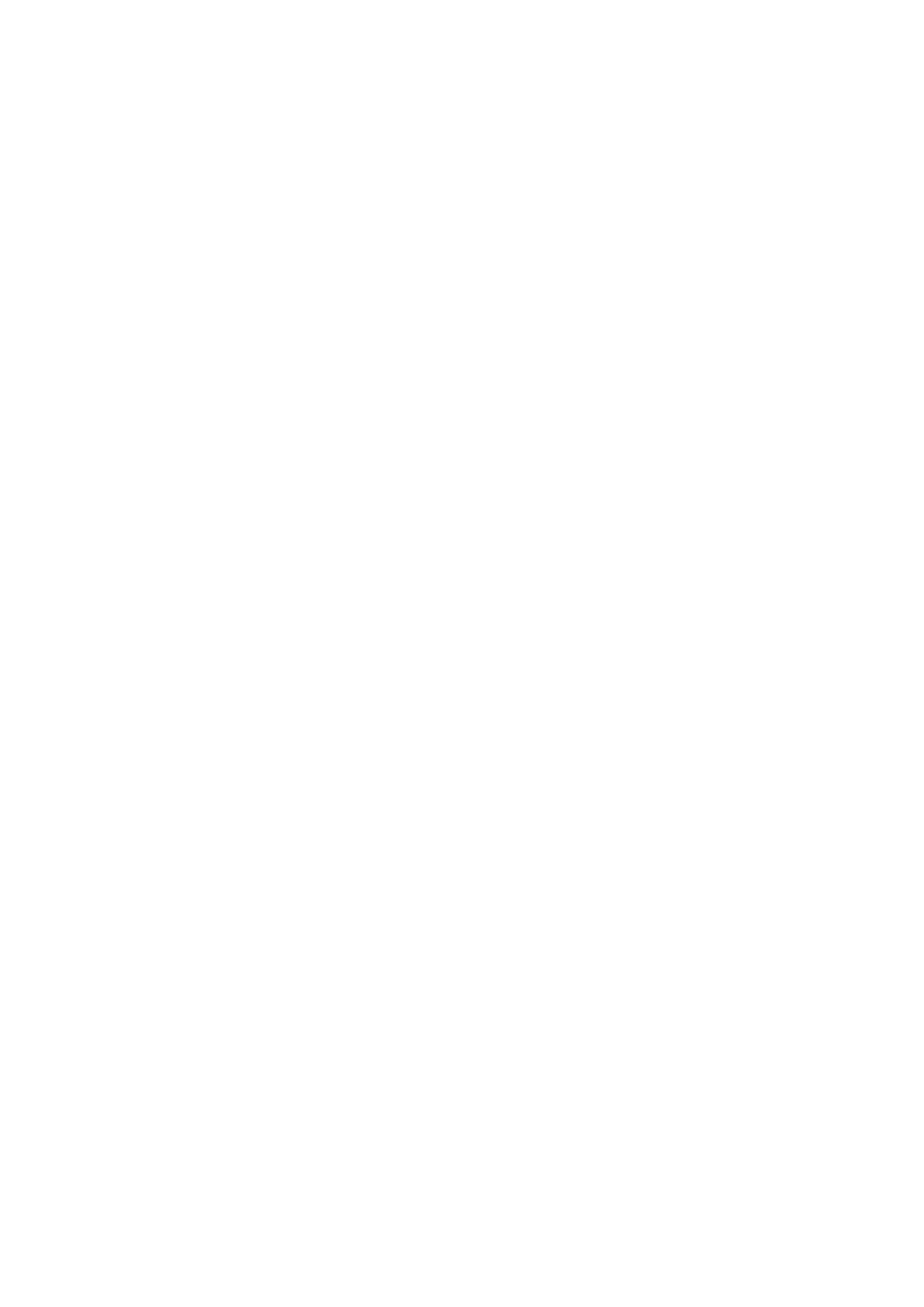This study was funded by the University of Saskatchewan College of Medicine Research Award 2018. It was reviewed and approved on ethical grounds by the research ethics board of the former Regina Qu'Appelle Health Region, Regina, SK, Canada (REB/18-70). For this study, it was impracticable for informed consent to be obtained. As such, a waiver of informed consent was granted by the research ethics board. The study was performed in accordance with the relevant guidelines and regulations as outlined by the former Regina Research Ethics Board, Saskatchewan Health Authority, Regina, SK, Canada.

## **STUDY DESIGN**

We screened all subjects with positive influenza respiratory specimens between April 1, 2010 and April 30, 2018 from the Roy Romanow Provincial Laboratory in Saskatchewan, Canada. Of these cases, we identified those that were hospitalized with HF as the primary diagnosis at discharge ascertained from administrative data from Saskatchewan Health Authority health records. We used the following International Classification of Diseases 10 diagnostic codes: I50.0 (Congestive heart failure), I50.1 (Left ventricular failure) and I50.9 (Heart failure, unspecified). Based on the average influenza viral shedding period, we defined the influenza risk interval as the seven days after a respiratory specimen was confirmed by the laboratory to be positive for influenza [[2](#page-7-1), [9\]](#page-8-0). We defined the influenza control interval as the 52 weeks before and 51 weeks after the risk interval [\(Figure 1](#page-1-0)) [\[2\]](#page-7-1). Further stratification allowed patients admitted with HF during the influenza risk interval to be compared with patients admitted with HF during the influenza control interval ([Figure 2\)](#page-2-0). Eligibility requirements at screening included an age of 18 years or older, and a HFH that occurred within 52 weeks before and after a positive influenza test between April 1, 2010, and April 30, 2018. Exclusion criteria included HFHs with acute coronary syndrome as a concurrent diagnosis, if the presence of HF could not be objectively determined using the above inclusion criteria, or if hospital records were incomplete. We restricted the analysis to the first event in an episode of care by excluding admissions within 30 days after a previous hospital discharge for HF for the same patient.



<span id="page-2-0"></span>**Figure 2 Flow of Study Participants.** Influenza positive patients stratified based on their heart failure hospitalization (HFH) during the influenza risk interval compared to the control interval.

## **STUDY PROCEDURES**

Data about respiratory specimens were obtained from the Roy Romanow Provincial Laboratory. Consistent high-specificity laboratory methods (reverse-transcriptase polymerase chain reaction (PCR; monoplex or multiplex assays), viral culture, direct fluorescent antibody staining, and enzyme immunoassays) confirmed influenza infection. The following viruses

Sin et al. **3** *Global Heart* DOI: 10.5334/gh.1125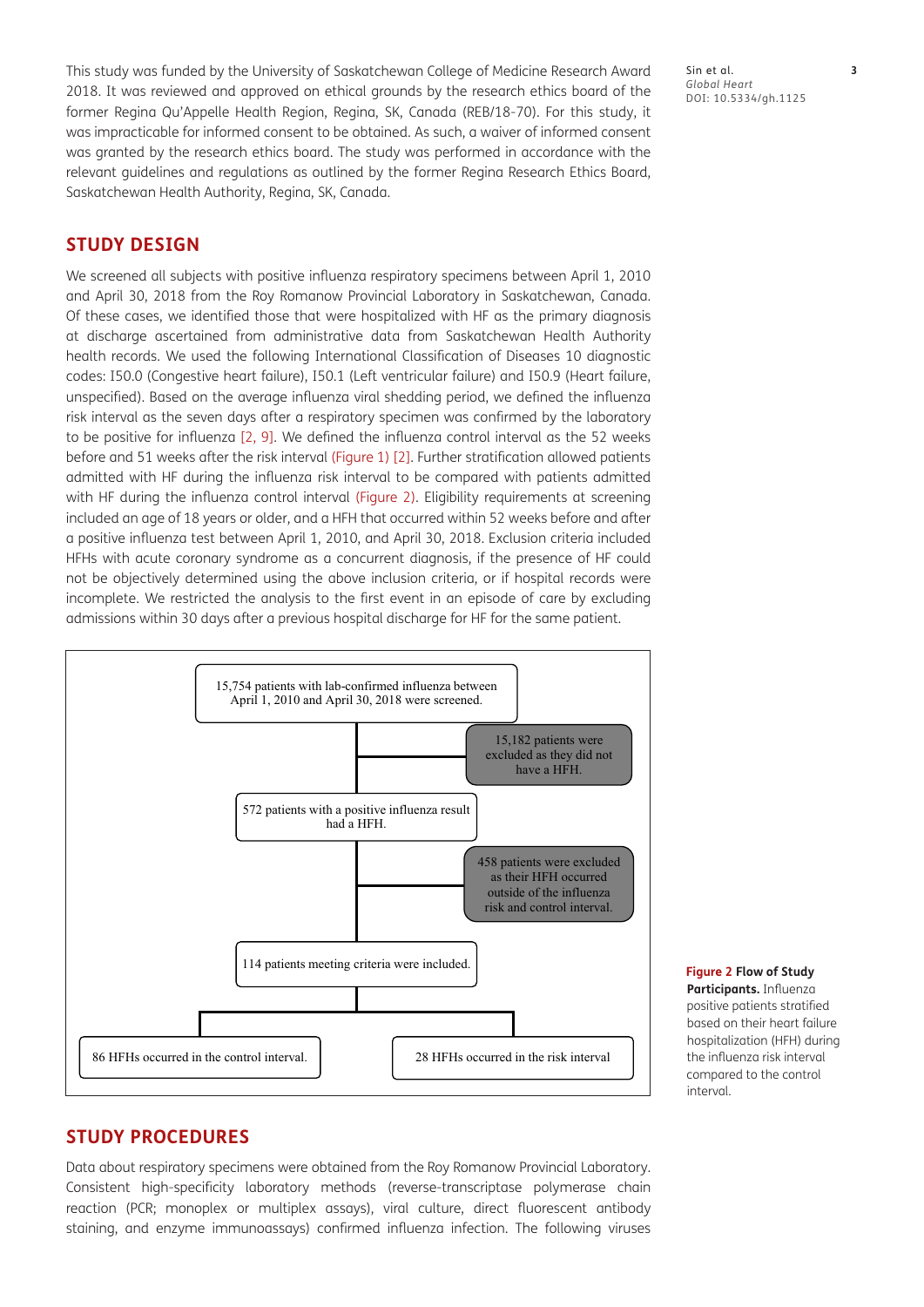were of interest to our study: Influenza A and Influenza B. Data collection including subject demographic information, comorbidities, medications, laboratory tests, and diagnostic imaging reports were conducted by an investigator familiar with the study protocol. The subject record documented the subject's study identification, demographic information meeting the inclusion and exclusion criteria, discharge diagnostic codes and supporting clinical information. Pertinent clinical information was also included: echocardiogram showing ejection fraction (EF), current medications, comorbid conditions, elevated plasma B-type natriuretic peptide (BNP) level of at least 150 pg per milliliter or an N-terminal pro-BNP (NT-pro BNP) level ≥ 600 pg per milliliter [\[1](#page-7-2), [7](#page-8-1)].

## **STATISTICAL ANALYSIS**

Incidence ratios were estimated with the use of a fixed-effects conditional Poisson regression model. In terms of sample size calculation, Musonda et al. (2006) described a formula where 97 participants would be needed to achieve 80% power [[10\]](#page-8-2). Statistical analysis was performed using SPSS Statistics software (Version 22.0. Armonk, NY: IBM Corporation). The incidence ratio for HFHs during the influenza risk interval as compared to the control interval was determined using the ratio of the incidence rate in the risk interval group divided by the incidence rate in the control interval group [[2\]](#page-7-1). The incidence rate was ascertained by dividing the number of HFHs by the number of weeks in that interval; for the risk interval, it would be one week and for the control interval, it would be 103 weeks. In addition to the primary analysis that defined the influenza risk interval as day one to seven after the index date, we also considered narrower risk intervals (day one to three) and alternative intervals (day eight to 14 and day 15 to 28). Chi-square test was used as a test of significance to compare differences between groups for categorical data. We performed analyses in subgroups defined according to age (≤65 years vs. >65 years), gender, virus type (influenza A [all subtypes] vs. B), history of ischemic heart disease and diabetes (yes vs. no). We evaluated the presence of interactions in these subgroups. Statistical significance would be set at p < 0.05.

## **RESULTS**

We identified 15,754 subjects with positive influenza respiratory specimens between April 1, 2010 and April 30, 2018; 8188 were from the city of Regina and 7566 from Saskatoon. Of these, 572 patients (396 from Regina and 176 from Saskatoon) were admitted to hospital with HF as the primary diagnosis at discharge. We excluded 458 patients as their HFH occurred 52 weeks after their positive influenza result [\(Figure 2\)](#page-2-0). Therefore, in this retrospective populationbased analysis, 114 HFHs occurred within 52 weeks before and after a positive test result for influenza. The characteristics of the patients at baseline were balanced between the risk interval and control interval groups [\(Table 1\)](#page-3-0). The mean age of the study population was 82.6 years (standard deviation 12.9) and 42.1% of the patients were female, of which 79.8% (n = 91) were from Regina and 20.2% (n = 23) were from Saskatoon. The mean EF was  $46.11\% \pm 14.5$ and mean BMI was 29.8 kg/m<sup>2</sup>  $\pm$  9.2. The median BNP was 700.50 pg/mL. Majority of infections (83.3%) were due to influenza A which is consistent with Canadian epidemiologic data from that time period [[4](#page-8-3)].

|                                          | <b>TOTAL</b><br>$N = 114$ | <b>RISK INTERVAL</b><br>$N = 28$ | <b>CONTROL INTERVAL</b><br>$N = 86$ | <b>P-VALUE</b> |
|------------------------------------------|---------------------------|----------------------------------|-------------------------------------|----------------|
| Gender, n (%)                            |                           |                                  |                                     | 0.16           |
| Male                                     | 66 (57.9)                 | 13 (46.4)                        | 53 (61.6)                           |                |
| Female                                   | 48 (42.1)                 | 15(53.6)                         | 33 (38.4)                           |                |
| <b>Coronary Artery Disease,</b><br>n (%) |                           |                                  |                                     | 0.51           |
| <b>No</b>                                | 79 (69.3)                 | 18 (64.3)                        | 61 (70.9)                           |                |
| Yes                                      | 35 (30.7)                 | 10(35.7)                         | 25(29.1)                            |                |
|                                          |                           |                                  |                                     |                |

Sin et al. **4** *Global Heart* DOI: 10.5334/gh.1125

<span id="page-3-0"></span>**Table 1** Baseline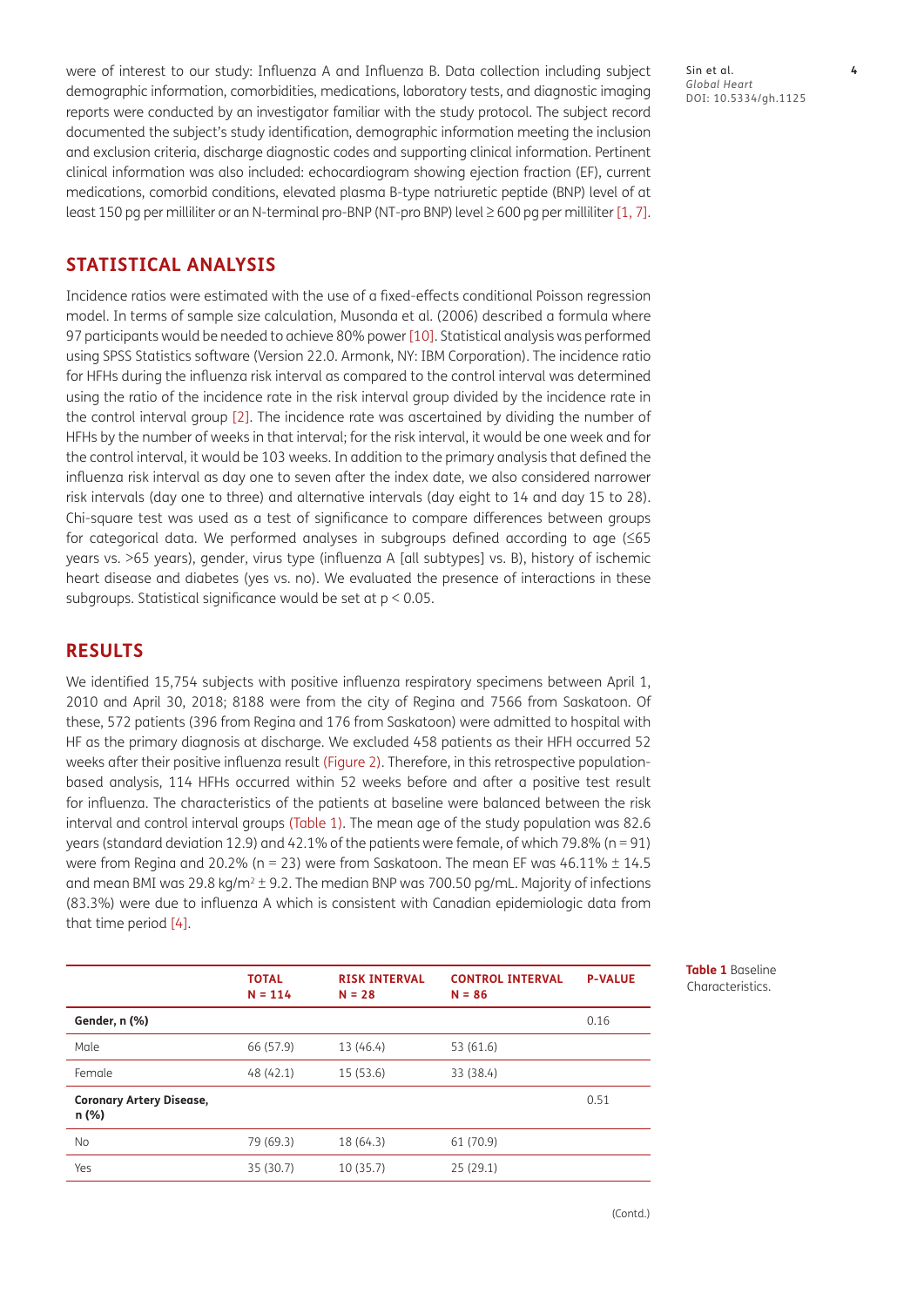|                                       | <b>TOTAL</b><br>$N = 114$ | <b>RISK INTERVAL</b><br>$N = 28$ | <b>CONTROL INTERVAL</b><br>$N = 86$ | <b>P-VALUE</b> |
|---------------------------------------|---------------------------|----------------------------------|-------------------------------------|----------------|
| Hypertension, n (%)                   |                           |                                  |                                     | 0.14           |
| No                                    | 22 (19.3)                 | 3(10.7)                          | 19 (22.1)                           |                |
| Yes                                   | 92 (81.7)                 | 25 (89.3)                        | 67 (77.9)                           |                |
| Diabetes, n (%)                       |                           |                                  |                                     | 0.28           |
| <b>No</b>                             | 63 (55.3)                 | 13 (46.4)                        | 50(58.1)                            |                |
| Yes                                   | 51 (44.7)                 | 15 (53.6)                        | 36 (41.9)                           |                |
| Dyslipidemia, n (%)                   |                           |                                  |                                     | 0.26           |
| <b>No</b>                             | 90 (78.9)                 | 20(71.4)                         | 70 (81.4)                           |                |
| Yes                                   | 24(21.1)                  | 8(28.6)                          | 16 (18.6)                           |                |
| Cerebrovascular Disease,<br>n (%)     |                           |                                  |                                     | 0.12           |
| <b>No</b>                             | 96 (84.2)                 | 26 (92.9)                        | 70 (81.4)                           |                |
| Yes                                   | 18 (15.8)                 | 2(7.1)                           | 16 (18.6)                           |                |
| Smoking, n (%)                        |                           |                                  |                                     | 0.42           |
| No                                    | 84 (73.7)                 | 19 (67.9)                        | 65 (75.6)                           |                |
| Yes                                   | 30 (26.3)                 | 9(32.1)                          | 21(24.4)                            |                |
| Peripheral Vascular Disease,<br>n (%) |                           |                                  |                                     | 0.61           |
| No                                    | 105 (92.1)                | 26 (92.9)                        | 79 (91.9)                           |                |
| Yes                                   | 9(7.9)                    | 2(7.1)                           | 7(8.1)                              |                |
| Mean BMI (kg/m <sup>2</sup> ) ± SD    | $29.82 \pm 9.2$           | $27.74 \pm 8.2$                  | $30.35 \pm 9.5$                     | 0.35           |
| Mean EF $(% )$ + SD                   | $46.1 \pm 14.5$           | $47.2 \pm 13.9$                  | $45.6 \pm 14.9$                     | 0.72           |
| Median BNP (pg/mL) (IQR)              | 700.50 (922)              | 729.69 (1135)                    | 657 (773)                           | 0.58           |

Sin et al. **5** *Global Heart* DOI: 10.5334/gh.1125

<span id="page-4-0"></span>**Table 2** Incidence Rate and  $Ration Sample Calculation.$ 

Twenty-eight HFHs occurred during the influenza risk interval and 86 HFHs occurred during the control interval. Specifically, there were 28 HFHs in the one week after a patient's respiratory specimen was positive for influenza and only 0.835 HFHs occurred per week in the 52 weeks before and 51 weeks after the risk interval. Therefore, the incidence rate of the influenza risk interval was 28 because 28 HFHs occurred in one week, and the incidence rate in the control interval was 0.835 because 86 HFHs occurred in 103 weeks ([Table 2](#page-4-0)).

| <b>INFLUENZA TIME INTERVAL</b> | <b>INCIDENCE RATE</b>                                 | <b>INCIDENCE RATIO</b>                                         |
|--------------------------------|-------------------------------------------------------|----------------------------------------------------------------|
| Risk Interval                  | $\frac{28 \text{ HFHs}}{28 \text{ HFH}}$<br>1week     | $\frac{28 \text{ HFHs/week}}{23.53}$ = 33.53<br>0.835HFHs/week |
| Control Interval               | $\frac{(54+32)$ HFHs<br>(52+51)weeks = 0.835HFHs/week |                                                                |

Consequently, the incidence ratio of HFH during the risk interval as compared with the control interval was 33.53 (95% CI, 21.89 to 51.36). In looking at the first three days of the risk interval, the incidence ratio for HFHs is even higher at 55.23 (95% CI, 35.21 – 86.64) ([Figure 3](#page-5-0)). Evidently, the first few days following a positive influenza result is the driving factor behind the increased incidence ratio for HFHs during the influenza risk interval. A decline in incidence was observed after day seven; between day's eight to 14 and 14 to 28 incidence ratios was 0.91 (95% CI, 0.13 to 6.52) and 0.91 (95% CI, 0.22 to 3.68) respectively [\(Figure 3](#page-5-0)).

In the subgroup analyses, an elevated incidence of HFHs after influenza infection was observed among adults older than 65 years of age but not for younger adults. However, the difference was not statistically significant ( $p = 0.23$ ). The incidence ratios were higher for influenza B than